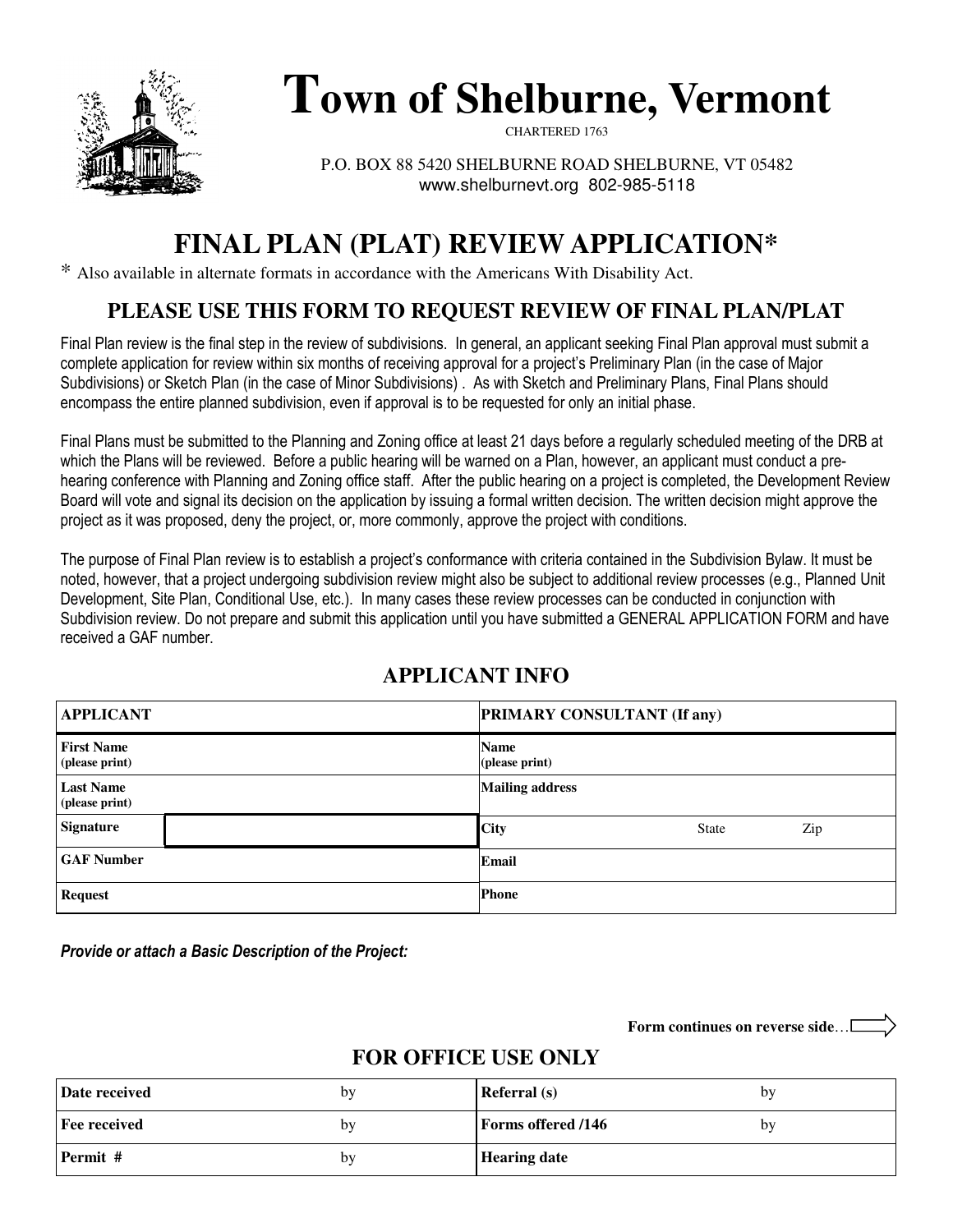#### **PROJECT INFO**

| <b>NATURE OF PROJECT</b>                     |  | <b>INFRASTRUCTURE</b>                            |  | <b>PLANS</b>                          |  |
|----------------------------------------------|--|--------------------------------------------------|--|---------------------------------------|--|
| Is project a<br>Subdivision?                 |  | Are all lots in project<br>served by public road |  | Name of Preparer                      |  |
| Is project a re-<br>subdivision?             |  | Is project to be served<br>by public water?      |  | Date Plans Prepared                   |  |
| Is project amendment<br>of earlier approval? |  | Is project to be served<br>by public sewer?      |  | Date Preliminary Plan<br>was Approved |  |

| Does project propose road/street construction? | Is ANY public easement located on property?     |  |
|------------------------------------------------|-------------------------------------------------|--|
| Has road/street name approval been requested?  | Is performance bond/security identified?        |  |
| Will any road/street be conveyed to Town?      | Are any public offers/deeds/easements included? |  |

#### **PLANNING CRITERIA**

Applications for Final plan review must meet criteria contained in the Subdivision bylaw. The Final review process will tend to function more smoothly when you provide thorough responses to the following items.

Describe or summarize and attach any evidence indicating the Final Plat is in conformance with Shelburne's Comprehensive Plan.

Describe or summarize and attach any evidence indicating the Final Plat is in conformance with applicable use, density and lot size, lot frontage and width, and other dimensional requirements.

Describe or summarize and attach any evidence indicating the Final Plat is in conformance with other Zoning regulations.

Describe or summarize and attach any evidence indicating the Final Plat is in conformance with the Planning Standards contained within Section 800 of the Subdivision regulations. At a minimum, such description or testimony must address whether:

...any land involved in the subdivision is unsuitable for subdivision due to flooding, steep slopes, ledge, or easements;

...the proposal includes due regard for the preservation and protection of existing features enumerated in the bylaw;

**Form continues** …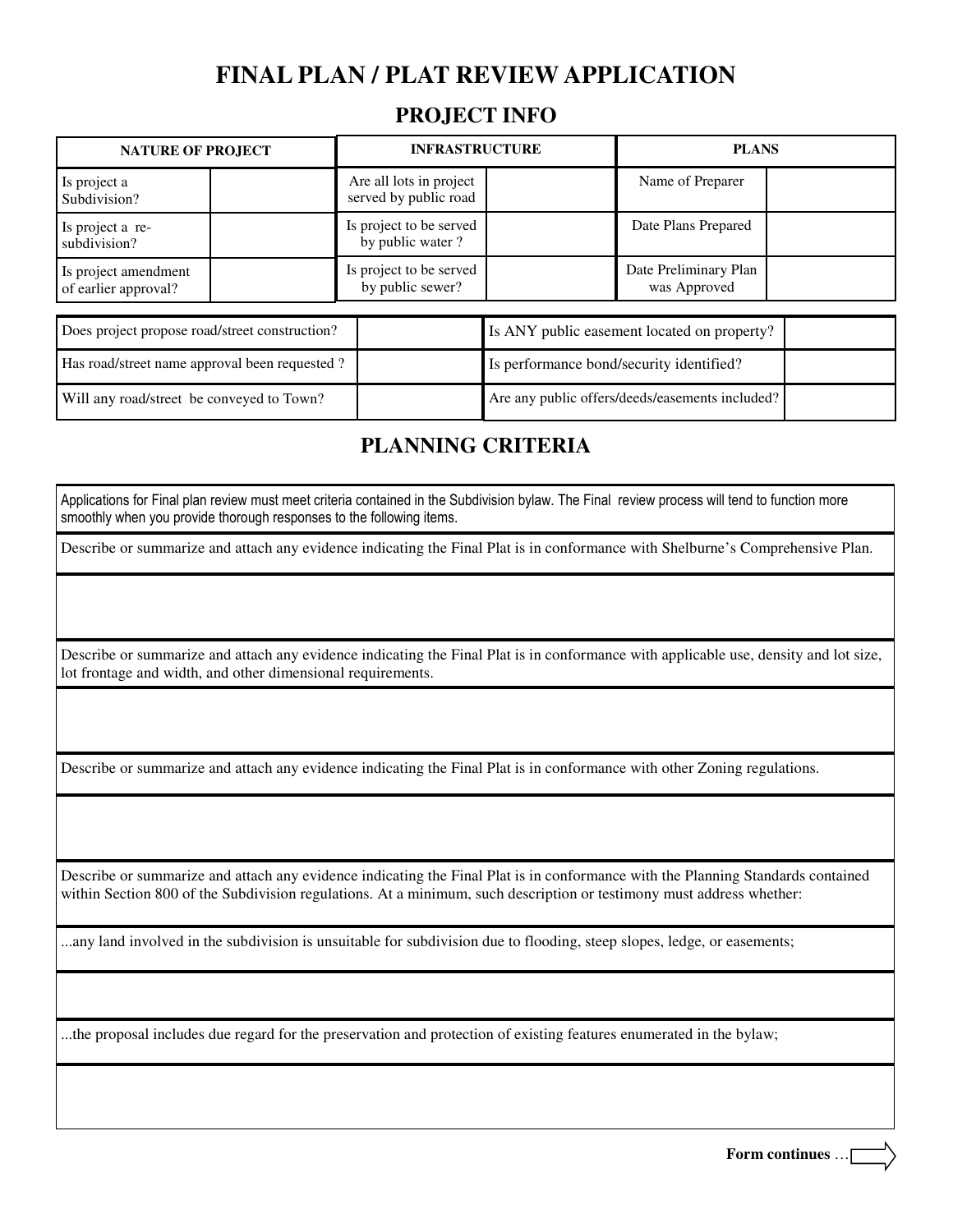#### **PLANNING CRITERIA CONTINUED**

Describe or summarize and attach any evidence indicating the Final Plat is in conformance with the Planning Standards contained within Section 800 of the Subdivision regulations. At a minimum, such description or testimony must address whether:

...the proposal includes sufficient open space

...the proposal includes adequate provision for the control of erosion prevention and sediment control during and after construction;

...the proposed development is compatible with surrounding properties

...the site is suitable for the proposed density;

...the proposal contains adequate provision for pedestrian traffic in terms of safety, convenience, connectivity, and access to points of destination and attractiveness;

...the anticipated tax return from the proposed development is equal to or exceeds the cost of anticipated municipal services and facilities directly attributable to the proposed development;

...there is sufficient water available for the reasonably foreseeable needs of the proposed development.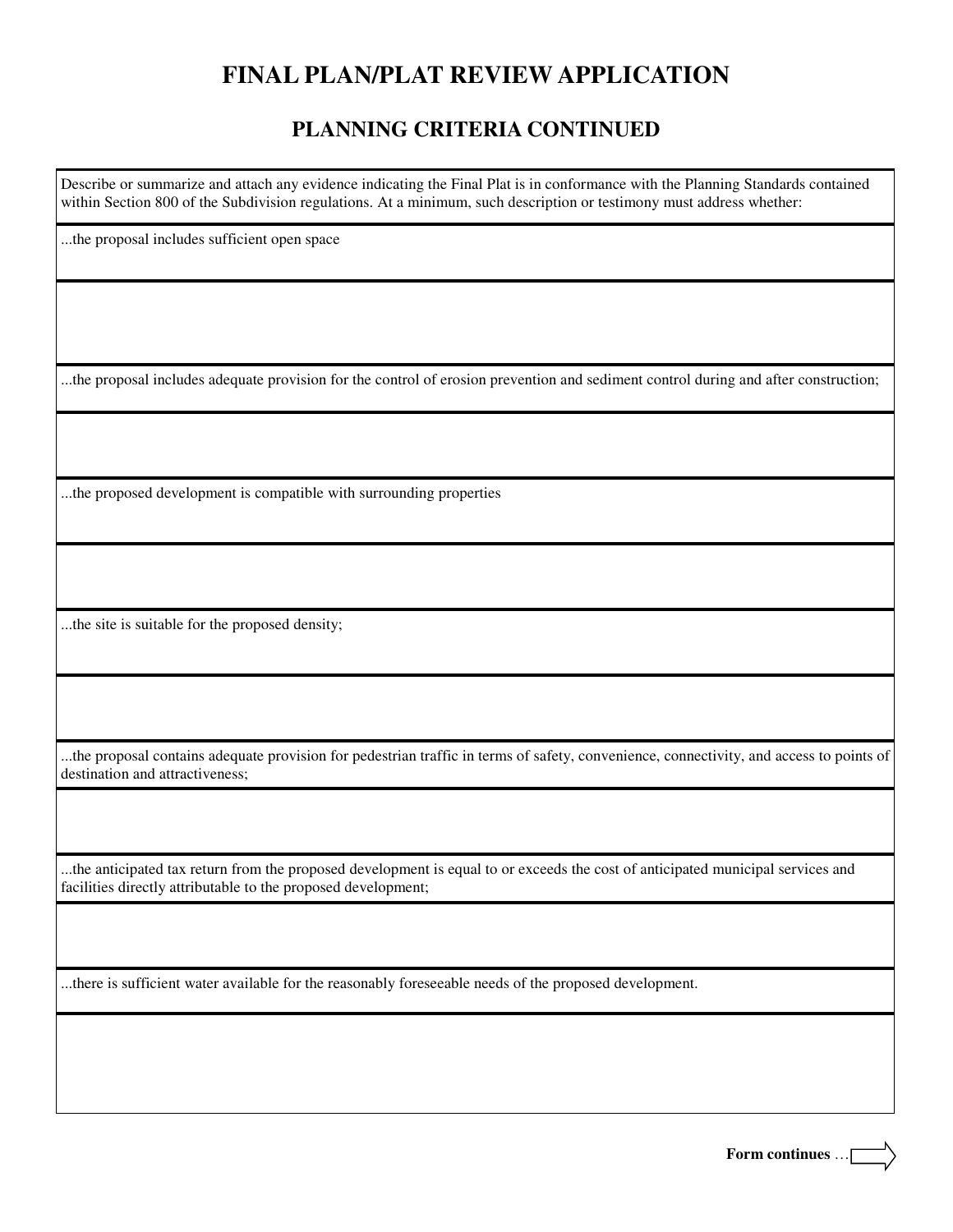#### **SITE PRESERVATION AND DESIGN CRITERIA**

Describe or summarize and attach any evidence indicating the Final Plat is in conformance with the Site Preservation Standards contained within Section 810 and of the Subdivision regulations. At a minimum, such description or testimony must address whether:

...the design effects the preservation of site amenities such as historic sites and special natural features "insofar as possible ";

...grading, cutting, and filling are minimized through a design reflecting subdivision "in reasonable conformity to existing topography";

...the proposal would minimize exposure of excavated surfaces to prevent erosion and control sediments; and

...the proposal includes suitable street tree plantings. Please describe how the project complies with the Town's Street Tree policy.

Describe or summarize and attach any evidence indicating the Final Plan is in conformance with the Development Requirement and Design Standards contained within Section 900 and of the Subdivision regulations. At a minimum, such description or testimony must address whether the proposal provides for:

...properly designed streets and safe and adequate access;

...sidewalks, paths, and pedestrian access;

...properly designed lots;

...safe and reliable water service and fire protection (with details on fire hydrants);

**Form continues** …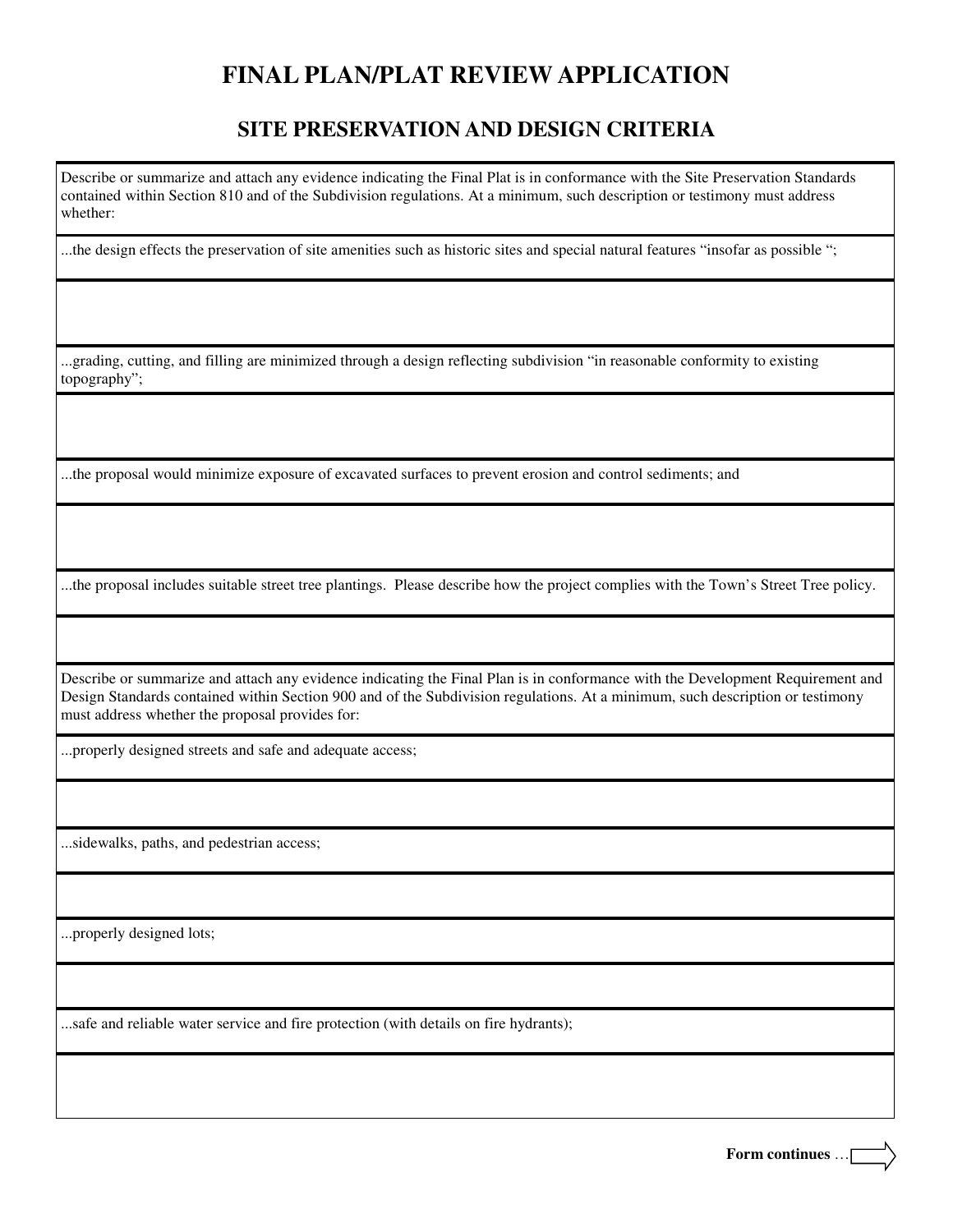#### **DESIGN CRITERIA CONTINUED**

Describe or summarize and attach any evidence indicating the Final Plan is in conformance with the Development Requirement and Design Standards contained within Section 900 and of the Subdivision regulations. At a minimum, such description or testimony must address whether the proposal provides for:

...safe and reliable wastewater treatment;

...adequate outdoor lighting and buried utility services; and

...effective stormwater avoidance, detention, and treatment.

Unless addressed in detail in response above, describe how water will be provided in the subdivision (describe in detail including size of lines, ownership, and number of hydrants).

Unless addressed in detail in response above, describe how wastewater treatment will be provided in the subdivision (describe in detail including anticipated design flows, interfaces with public infrastructure, and ownership).

Unless addressed in detail in response above, describe how stormwater management will be provided in the subdivision (describe in detail including location of detention facilities, rationale for sizing of detention facilities, and location of drainage discharge points).

Unless addressed in detail in response above, describe how stormwater runoff is minimized through the use of natural drainage systems and on-site infiltration and treatment techniques and how soils best suited for infiltration are retained and that natural areas consisting of tree canopy and other native vegetation are preserved, preferably in contiguous blocks or linear corridors where feasible, for protection of the best stormwater management features identified in the site assessment.

Describe or summarize and attach any evidence indicating the lighting proposed within subdivision complies with the lighting section of the zoning bylaw.

Describe or summarize and attach any evidence indicating monuments shall be set at all corners and angle points of the boundaries of the subdivision as required by these regulations and the Town of Shelburne Public Works Specifications

**Form continues** …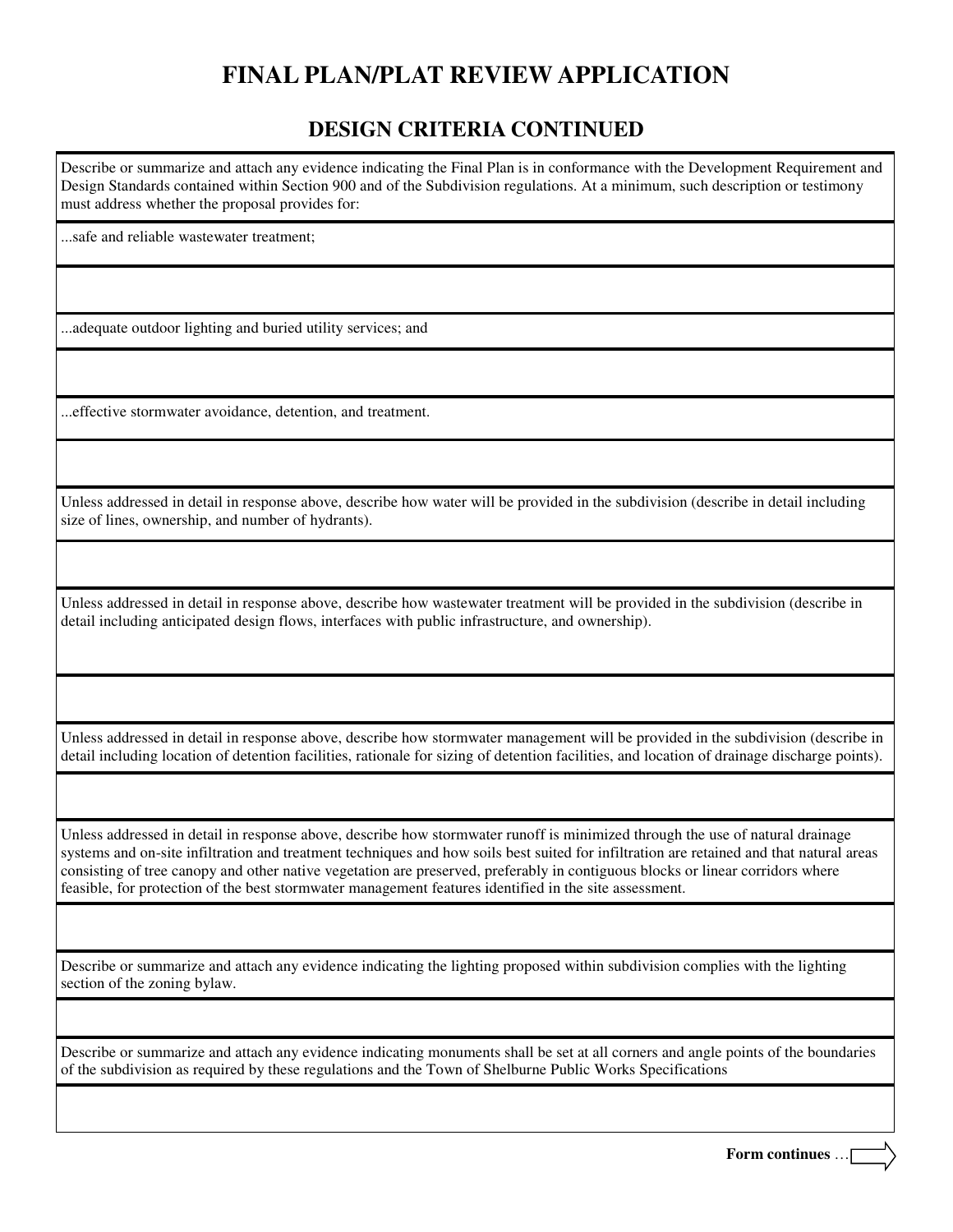## **FINAL PLAT APPLICATION**

#### **NAMES AND ADDRESSES OF ADJOINING PROPERTY OWNERS**

Is any portion of project located within 500' of Town boundary? **YES / NO** 

A list of list of current adjoining and cross-street property owners " must be submitted in conjunction with this application, along with a set of stamped and addressed envelopes including one for each adjoining and cross-street property. If any portion of project is located within 500' of Town boundary, a copy of the notice also shall be sent to the clerk of an adjacent municipality.

| Adjoiner 1 | Adjoiner 5 |      |  |
|------------|------------|------|--|
|            |            |      |  |
|            |            |      |  |
|            |            |      |  |
|            |            |      |  |
| Adjoiner 2 | Adjoiner 6 |      |  |
|            |            | Name |  |
|            |            |      |  |
|            |            |      |  |
|            |            |      |  |
| Adjoiner 3 | Adjoiner 7 |      |  |
|            |            |      |  |
|            |            |      |  |
|            |            |      |  |
|            |            |      |  |
| Adjoiner 4 | Adjoiner 8 |      |  |
| Name       | Name       |      |  |
|            |            |      |  |
|            |            |      |  |
|            |            |      |  |

**Use additional copies of this form as required** … **Form continues** …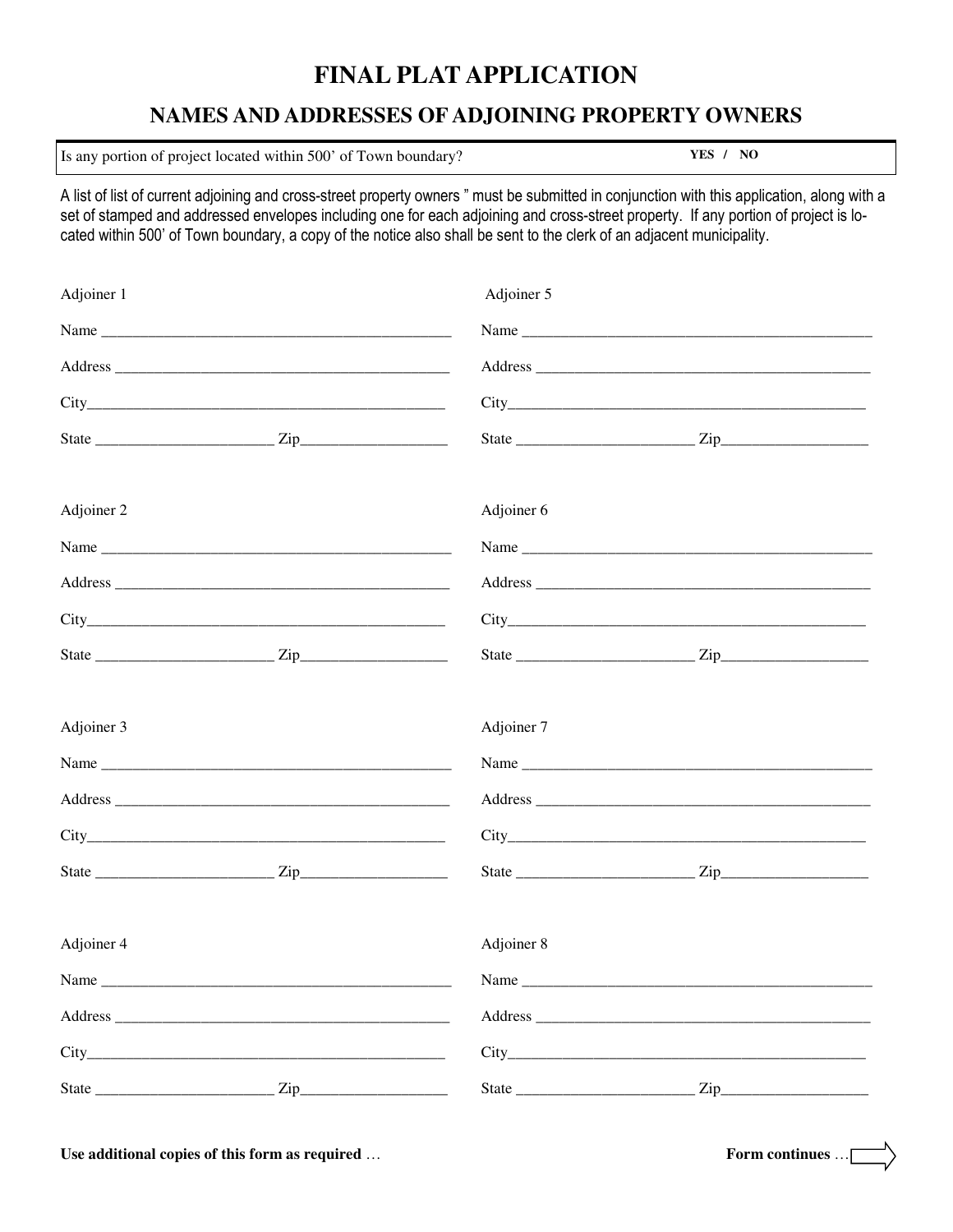*Describe phasing and proposed time schedule for the build out of the subdivision. If project will take more than two years to complete, request specific findings authorizing the schedule.* 

#### **FINAL PLAN CHECKLIST**

A ""Final Subdivision Plat" must be submitted as part of this application. The features depicted on such Plan must include :

- Proposed subdivision name or identifying title, name of the Town.
- Name and address of owner of record and subdivider.
- Name, license number, and seal of the registered land surveyor.
- Street names and lines, pedestrian ways, lots, reservations, easements and area(s) to be dedicated to public use
- The length of all straight lines, the deflection angles, the radii, length of curves and central angles of all curves, tangent distances and tangent bearings for each street.
- By proper designation on such Plat, all public open space for which offers of dedication are made by the subdivider and those spaces for which title is reserved by him/her.
- Lots within the subdivision numbered in numerical order within blocks and blocks lettered in alphabetical order.
- Permanent reference monuments shown thus " " and lot corner markers shown thus " O ".
- Endorsement block as specified in Section 610 of the Subdivision Bylaw.
- Date, north point and numerical and graphic scale.

""Final Plan Review Plans submitted in conjunction with this application must include the following

- Context map.
- The provisions of the Shelburne Zoning Regulations or other Town Regulations applicable to the area to be subdivided.
- Total number of acres within the proposed subdivision, location of proposed lot lines, number of acres within each lot.
- If not submitted previously or if modified following Preliminary Plan Approval, water courses, wooded areas, geologic outcrops, and other existing physical features, including any endangered species, necessary wildlife habitat, and rare and irreplaceable natural areas identified pursuant to Section 810 of this Bylaw.
- If not submitted previously or if modified following Preliminary Plan Approval, all parcels of land proposed to be dedicated or reserved for public use.
- If not submitted previously or if modified following Preliminary Plan Approval, location of all natural features or site elements to be preserved.
- If not submitted previously or if modified following Preliminary Plan Approval, contour lines at intervals of 5feet of existing grades and of proposed grades where change of existing ground elevation will be 5 feet or more.
- If not submitted previously or if modified following Preliminary Plan Approval, designs of any bridges and culverts which may be required.
- Location, names and widths of existing and proposed streets, private ways, sidewalks, curb cuts, paths, easements, parks and other public or privately maintained open spaces, as well as similar facts regarding adjacent property.
- If not submitted previously or if modified following Preliminary Plan Approval, typical cross sections of the proposed grading, roadways and sidewalks.
- Landscaping Plan prepared by a qualified professional. (Landscaping plan submitted with associated Site Plan review may be used.)
- Details of proposed connection with existing water supply or alternative means of providing water supply to the proposed subdivision.
- Details of proposed connection with the existing sewage disposal system or adequate provision for on-site disposal of septic wastes.
- Details of any proposed connection with municipal stormwater management system.

A "Final Plan Review " application must also include the following:

- List of waivers the subdivider desires from the requirements of these regulations.
- Certificate of Title showing the ownership of all property and easements to be dedicated or acquired by the Town.
- Copies of all proposed Offers of Dedication, deeds, easements to the Town.
- Evidence of availability of an appropriate performance bond or security to secure the completion of all public improvements and their maintenance for a period of two (2) years.
- If not submitted previously, documentation from Town departments (Police department; Fire department; Highway department; Wastewater department; Water department; Town Manager's office; Elementary and High School; Recreation department; Natural Resources and Conservation Committee) that the subdivider's plans have been reviewed and are deemed acceptable or would be deemed acceptable upon adherence to clearly identified proposed conditions of approval. Any letters from the Shelburne Water Department Superintendent and the Shelburne Wastewater Superintendent should address whether: - adequate capacity exists for the proposed subdivision; and - if improvements and modifications are needed to accommodate the proposed subdivision, the subdivider's proposal to address these improvements and modifications is acceptable.
- Stormwater management plan as detailed on following page. **Form continues** …